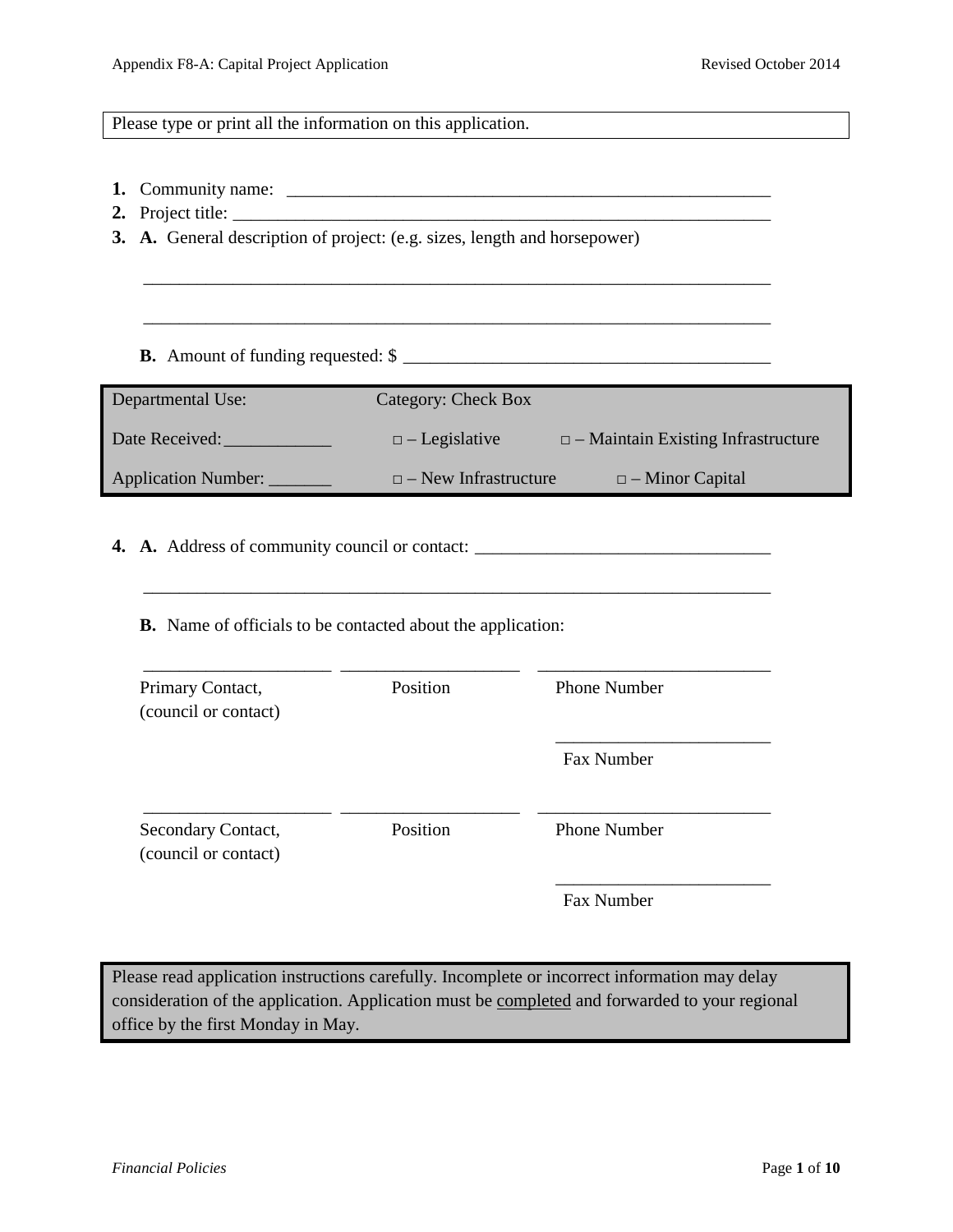**5. A.** Is this project a part of your Five-Year Capital Plan?

| Yes<br>N <sub>0</sub><br>П                                                                   |
|----------------------------------------------------------------------------------------------|
| <b>B.</b> If no, state why? $\qquad \qquad$                                                  |
| <b>6.</b> Earliest feasible start date (if known):                                           |
|                                                                                              |
| <b>7.</b> Project location (legal description, plan, lot number, street): __________________ |
|                                                                                              |

**8.** Project description and costs:

Please complete the following items that apply to your proposed project and indicate the related cost estimate for each. Remember to include the applicable taxes and appropriate inflation and contingency rates. When project costs include multiple components from different vendors, the breakdown of taxes must be provided for each vendor for each service or product. Blank sheets are provided at the back of this application to describe additional details. (This cost should match that given in 3. B)

**A. Water/Sewer Lines & System**: Has a feasibility study been done? If so, identify the study completed, year completed, Executive Summary and cost estimate(s).

Include alternate concepts and indicate if this is for a new plant/upgrading plant, new lines/upgrading lines. Items to consider for cost estimate: length of lines, number of lots to be serviced, permits, licensing, agreements.

**\_\_\_\_\_\_\_\_\_\_\_\_\_\_\_\_\_\_\_\_\_\_\_\_\_\_\_\_\_\_\_\_\_\_\_\_\_\_\_\_\_\_\_\_\_\_\_\_\_\_\_\_\_\_\_\_\_\_\_\_\_\_\_\_\_\_\_\_\_\_\_ \_\_\_\_\_\_\_\_\_\_\_\_\_\_\_\_\_\_\_\_\_\_\_\_\_\_\_\_\_\_\_\_\_\_\_\_\_\_\_\_\_\_\_\_\_\_\_\_\_\_\_\_\_\_\_\_\_\_\_\_\_\_\_\_\_\_\_\_\_\_\_ \_\_\_\_\_\_\_\_\_\_\_\_\_\_\_\_\_\_\_\_\_\_\_\_\_\_\_\_\_\_\_\_\_\_\_\_\_\_\_\_\_\_\_\_\_\_\_\_\_\_\_\_\_\_\_\_\_\_\_\_\_\_\_\_\_\_\_\_\_\_\_**

Describe in Detail:

Cost Estimate: \$\_\_\_\_\_\_\_\_\_\_\_\_\_\_\_\_\_\_\_\_\_\_\_

**B. Land Development**: Consider such things as: subdivision development, roads, drainage, waterlines, waste disposal sites, building sites, permits, licensing, and agreements. Will land have to be acquired/reserved/surveyed?

**\_\_\_\_\_\_\_\_\_\_\_\_\_\_\_\_\_\_\_\_\_\_\_\_\_\_\_\_\_\_\_\_\_\_\_\_\_\_\_\_\_\_\_\_\_\_\_\_\_\_\_\_\_\_\_\_\_\_\_\_\_\_\_\_\_\_\_\_\_\_\_ \_\_\_\_\_\_\_\_\_\_\_\_\_\_\_\_\_\_\_\_\_\_\_\_\_\_\_\_\_\_\_\_\_\_\_\_\_\_\_\_\_\_\_\_\_\_\_\_\_\_\_\_\_\_\_\_\_\_\_\_\_\_\_\_\_\_\_\_\_\_\_ \_\_\_\_\_\_\_\_\_\_\_\_\_\_\_\_\_\_\_\_\_\_\_\_\_\_\_\_\_\_\_\_\_\_\_\_\_\_\_\_\_\_\_\_\_\_\_\_\_\_\_\_\_\_\_\_\_\_\_\_\_\_\_\_\_\_\_\_\_\_\_**

Describe in Detail: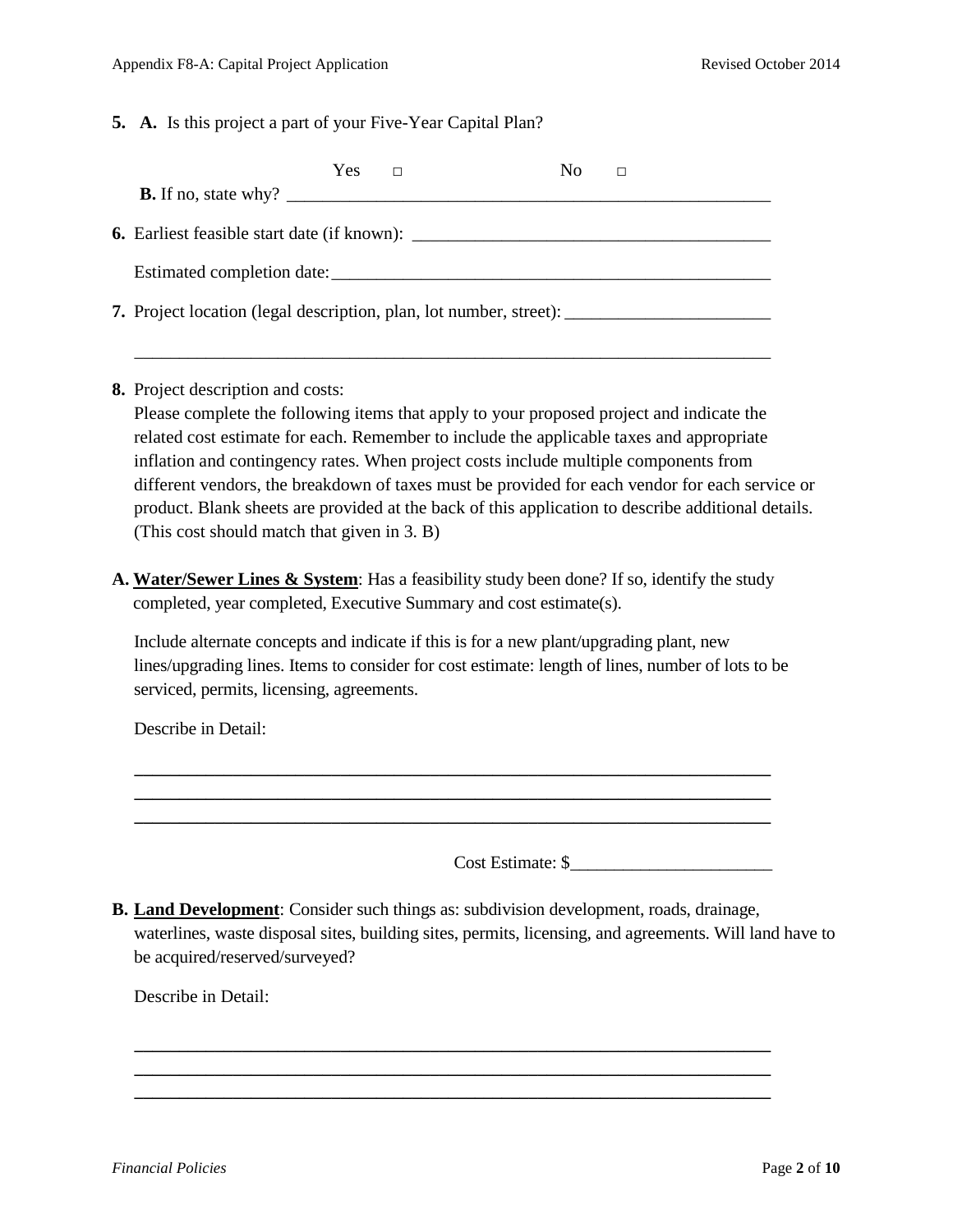| Cost Estimate: \$                                                                                                                                                                                                           |  |
|-----------------------------------------------------------------------------------------------------------------------------------------------------------------------------------------------------------------------------|--|
| C. Building: Attach a draft drawing and any other information related to the completion of this project.                                                                                                                    |  |
| <b>Size</b>                                                                                                                                                                                                                 |  |
| wood frame, concrete, pre-fab. etc.<br>Type                                                                                                                                                                                 |  |
| Foundation _______________________ pile, grade beam, concrete slab, etc.                                                                                                                                                    |  |
| Describe work to be done and list costs:<br>Items to consider for cost estimate: permits, drawings, materials, labour, subcontractors,<br>excavation/landscaping, road access, hydro connection. (See LGMPP Appendix F10-B) |  |
| D. Additions/Renovations: Attach drawing and any information relating to the completion of this<br>project.                                                                                                                 |  |
| Age of existing building                                                                                                                                                                                                    |  |
| meters X __________ meters<br>Size of existing building                                                                                                                                                                     |  |
| Size of addition<br>meters X ___________ meters                                                                                                                                                                             |  |
| ____________ piles, grade beam, concrete slab, etc.<br>Foundation of existing building                                                                                                                                      |  |
| Describe work to be done and list costs. Items to consider for cost estimate: permits, drawings,<br>materials, labour, subcontractors, excavation/landscaping.                                                              |  |
| Cost Estimate: \$                                                                                                                                                                                                           |  |
| E. Equipment Purchase: vehicles/machinery/major fire equipment                                                                                                                                                              |  |
| Name:                                                                                                                                                                                                                       |  |

\_\_\_\_\_\_\_\_\_\_\_\_\_\_\_\_\_\_\_\_\_\_\_\_\_\_\_\_\_\_\_\_\_\_\_\_\_\_\_\_\_\_\_\_\_\_\_\_\_\_\_\_\_\_\_\_\_\_\_\_\_\_\_\_\_\_\_\_\_\_\_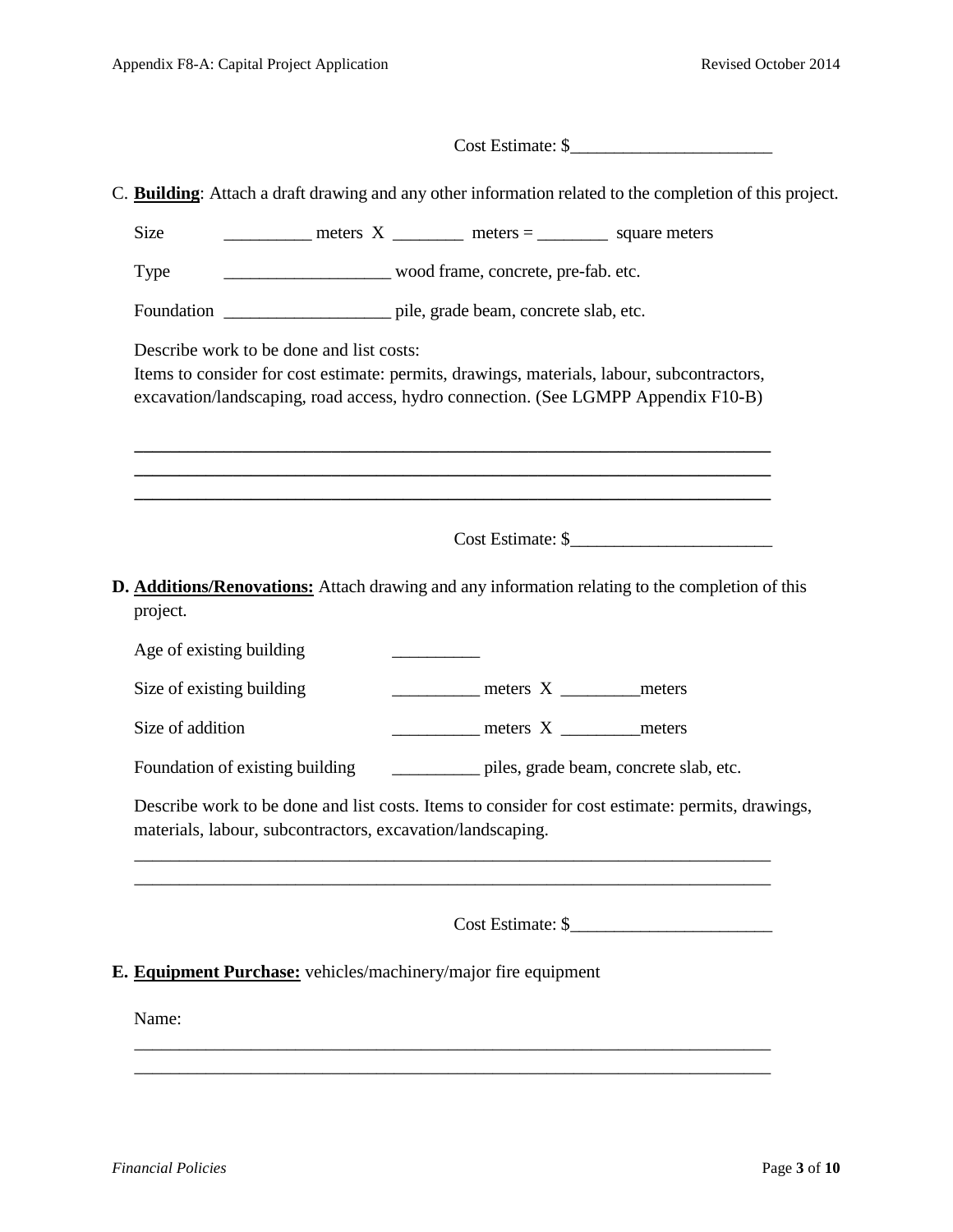| Year/Make/Model/Size:         |                                                                                                                                   |               |                                                                              |                |        |  |
|-------------------------------|-----------------------------------------------------------------------------------------------------------------------------------|---------------|------------------------------------------------------------------------------|----------------|--------|--|
|                               | Trade-in year/make/model/size/condition:                                                                                          |               |                                                                              |                |        |  |
| Include costs of accessories: |                                                                                                                                   |               |                                                                              |                |        |  |
|                               |                                                                                                                                   |               |                                                                              |                |        |  |
|                               | If this is a replacement unit, is the request in accordance with the Vehicle Replacement Guideline?<br>(See LGMPP Appendix F10-A) |               |                                                                              |                |        |  |
| Possibly $\square$            |                                                                                                                                   | $Yes \square$ |                                                                              | N <sub>0</sub> | $\Box$ |  |
|                               |                                                                                                                                   |               | If not, please provide details and documentation justifying the replacement: |                |        |  |

**F. Other Project**: Various planning costs, office furniture/equipment, recreation equipment, plant equipment, minor fire equipment or major machinery equipment repairs.

\_\_\_\_\_\_\_\_\_\_\_\_\_\_\_\_\_\_\_\_\_\_\_\_\_\_\_\_\_\_\_\_\_\_\_\_\_\_\_\_\_\_\_\_\_\_\_\_\_\_\_\_\_\_\_\_\_\_\_\_\_\_\_\_\_\_\_\_\_\_\_

\_\_\_\_\_\_\_\_\_\_\_\_\_\_\_\_\_\_\_\_\_\_\_\_\_\_\_\_\_\_\_\_\_\_\_\_\_\_\_\_\_\_\_\_\_\_\_\_\_\_\_\_\_\_\_\_\_\_\_\_\_\_\_\_\_\_\_\_\_\_\_

Describe in Detail:

Cost Estimate: \$\_\_\_\_\_\_\_\_\_\_\_\_\_\_\_\_\_\_\_\_\_\_\_

\_\_\_\_\_\_\_\_\_\_\_\_\_\_\_\_\_\_\_\_\_\_\_\_\_\_\_\_\_\_\_\_\_\_\_\_\_\_\_\_\_\_\_\_\_\_\_\_\_\_\_\_\_\_\_\_\_\_\_\_\_\_\_\_\_\_\_\_\_\_\_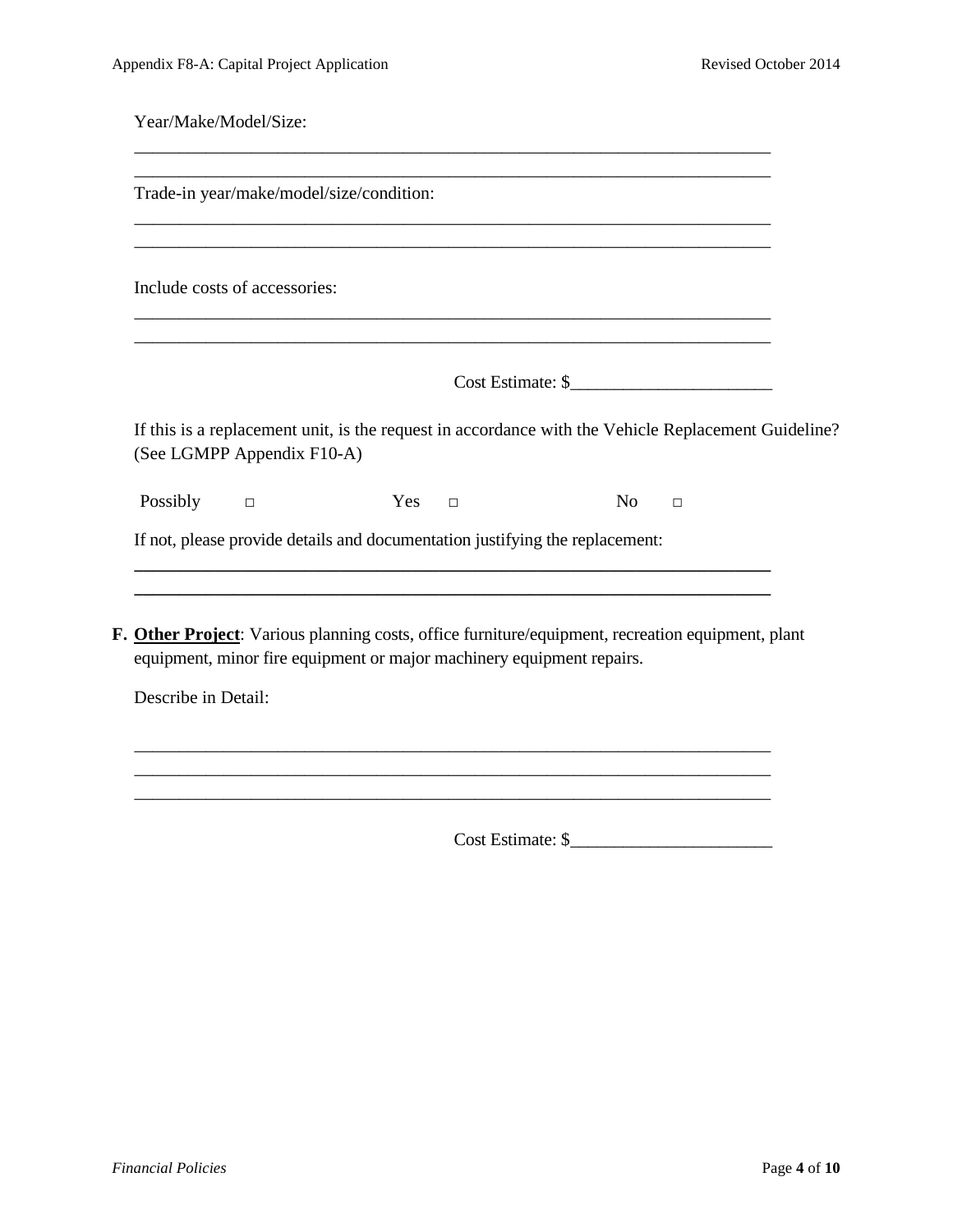## **9.** Operating costs

Annual projected operating costs once project is complete. Include such things as: hydro, water, sewage, gas, oil, maintenance, wages (may be available in the study if a study was completed). Additional space is provided at back of this application.

| List:                        |                                                                                           |                                                                                                                                                                                                                                                                                                                                                      |        | Cost:                    |                |        |  |
|------------------------------|-------------------------------------------------------------------------------------------|------------------------------------------------------------------------------------------------------------------------------------------------------------------------------------------------------------------------------------------------------------------------------------------------------------------------------------------------------|--------|--------------------------|----------------|--------|--|
|                              |                                                                                           |                                                                                                                                                                                                                                                                                                                                                      |        |                          |                |        |  |
|                              |                                                                                           |                                                                                                                                                                                                                                                                                                                                                      |        |                          |                |        |  |
|                              |                                                                                           |                                                                                                                                                                                                                                                                                                                                                      |        |                          |                |        |  |
| <b>10.</b> Operating revenue |                                                                                           |                                                                                                                                                                                                                                                                                                                                                      |        | Total Operating Cost: \$ |                |        |  |
|                              |                                                                                           | Annual projected operating costs once project is complete include such things as: hydro, water,<br>sewage, gas, oil, maintenance, wages. Additional space is provided at the back of this application.                                                                                                                                               |        |                          |                |        |  |
| List:                        |                                                                                           |                                                                                                                                                                                                                                                                                                                                                      |        | Cost:                    |                |        |  |
|                              |                                                                                           |                                                                                                                                                                                                                                                                                                                                                      |        |                          |                |        |  |
|                              |                                                                                           |                                                                                                                                                                                                                                                                                                                                                      |        |                          |                |        |  |
|                              | the control of the control of the control of the control of the control of the control of |                                                                                                                                                                                                                                                                                                                                                      |        |                          |                |        |  |
|                              |                                                                                           |                                                                                                                                                                                                                                                                                                                                                      |        | Total Annual Revenue: \$ |                |        |  |
|                              |                                                                                           | 11. Is this project jointly funded with other agencies?<br>First Nations, federal/provincial governments, grants, or other. If yes, describe and attach<br>correspondence confirming agreement.                                                                                                                                                      |        |                          |                |        |  |
| Possibly $\square$           |                                                                                           | Yes                                                                                                                                                                                                                                                                                                                                                  | $\Box$ |                          | N <sub>o</sub> | $\Box$ |  |
|                              |                                                                                           | 12. Will special training be required to operate this project, once completed?<br>If yes, describe how the community plans to operate. Will a backup operator be required? Is special<br>training required immediately or does this resource exist within the community at present?<br>Additional space is provided at the back of this application. |        |                          |                |        |  |
| Possibly                     | $\Box$                                                                                    | Yes                                                                                                                                                                                                                                                                                                                                                  | $\Box$ |                          | N <sub>0</sub> | $\Box$ |  |
| Describe:                    |                                                                                           |                                                                                                                                                                                                                                                                                                                                                      |        |                          |                |        |  |
|                              |                                                                                           |                                                                                                                                                                                                                                                                                                                                                      |        |                          |                |        |  |
|                              |                                                                                           |                                                                                                                                                                                                                                                                                                                                                      |        |                          |                |        |  |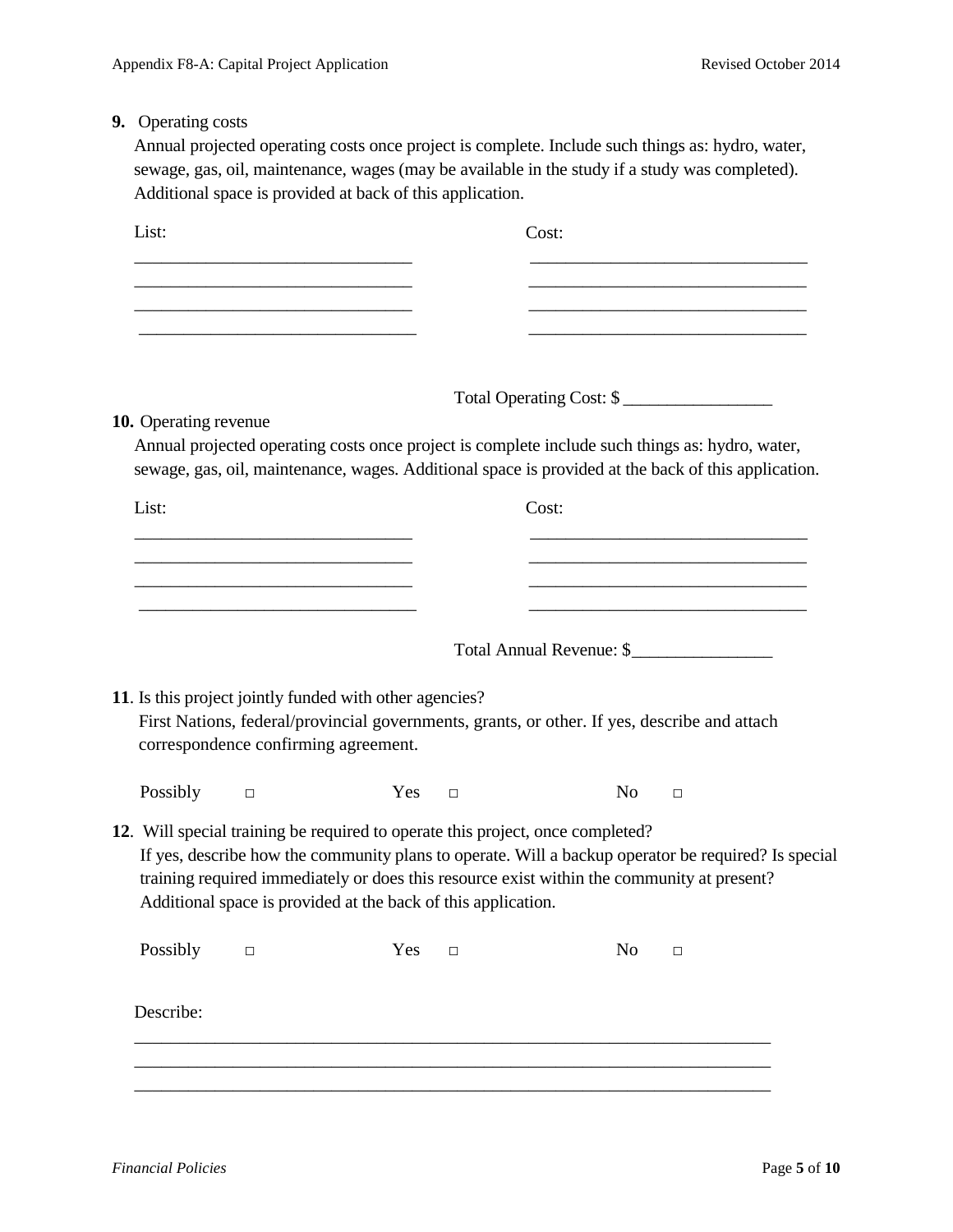|  | 13. Delivery method: |        |                                                                                                                                                                                                                                             |       |        |     |        |                |            |                                                                                                         |  |
|--|----------------------|--------|---------------------------------------------------------------------------------------------------------------------------------------------------------------------------------------------------------------------------------------------|-------|--------|-----|--------|----------------|------------|---------------------------------------------------------------------------------------------------------|--|
|  | Community            | $\Box$ |                                                                                                                                                                                                                                             | Joint | $\Box$ |     |        |                | Department | $\Box$                                                                                                  |  |
|  |                      |        | 14. Can this project be completed in phases?                                                                                                                                                                                                |       |        | Yes | $\Box$ | N <sub>o</sub> | $\Box$     |                                                                                                         |  |
|  | If yes, describe:    |        |                                                                                                                                                                                                                                             |       |        |     |        |                |            |                                                                                                         |  |
|  |                      |        | 15. A. Justification for the request. Describe fully and attach such items as: monitoring reports,<br>external reports from other agencies, safety reports, environmental reports and any other<br>information to support your application. |       |        |     |        |                |            |                                                                                                         |  |
|  |                      |        | <b>B.</b> Indicate the planned major use(s) of the project, once completed.                                                                                                                                                                 |       |        |     |        |                |            |                                                                                                         |  |
|  |                      |        | community and ensure letters of support are attached for other communities named.                                                                                                                                                           |       |        |     |        |                |            | 16. A. Indicate the number of residents or communities who will benefit from this project. Identify the |  |
|  |                      |        |                                                                                                                                                                                                                                             |       |        |     |        |                |            |                                                                                                         |  |

\_\_\_\_\_\_\_\_\_\_\_\_\_\_\_\_\_\_\_\_\_\_\_\_\_\_\_\_\_\_\_\_\_\_\_\_\_\_\_\_\_\_\_\_\_\_\_\_\_\_\_\_\_\_\_\_\_\_\_\_\_\_\_\_\_\_\_\_\_\_\_

\_\_\_\_\_\_\_\_\_\_\_\_\_\_\_\_\_\_\_\_\_\_\_\_\_\_\_\_\_\_\_\_\_\_\_\_\_\_\_\_\_\_\_\_\_\_\_\_\_\_\_\_\_\_\_\_\_\_\_\_\_\_\_\_\_\_\_\_\_\_\_ \_\_\_\_\_\_\_\_\_\_\_\_\_\_\_\_\_\_\_\_\_\_\_\_\_\_\_\_\_\_\_\_\_\_\_\_\_\_\_\_\_\_\_\_\_\_\_\_\_\_\_\_\_\_\_\_\_\_\_\_\_\_\_\_\_\_\_\_\_\_\_ \_\_\_\_\_\_\_\_\_\_\_\_\_\_\_\_\_\_\_\_\_\_\_\_\_\_\_\_\_\_\_\_\_\_\_\_\_\_\_\_\_\_\_\_\_\_\_\_\_\_\_\_\_\_\_\_\_\_\_\_\_\_\_\_\_\_\_\_\_\_\_ \_\_\_\_\_\_\_\_\_\_\_\_\_\_\_\_\_\_\_\_\_\_\_\_\_\_\_\_\_\_\_\_\_\_\_\_\_\_\_\_\_\_\_\_\_\_\_\_\_\_\_\_\_\_\_\_\_\_\_\_\_\_\_\_\_\_\_\_\_\_\_

**B**. Describe how this project will benefit residents/communities.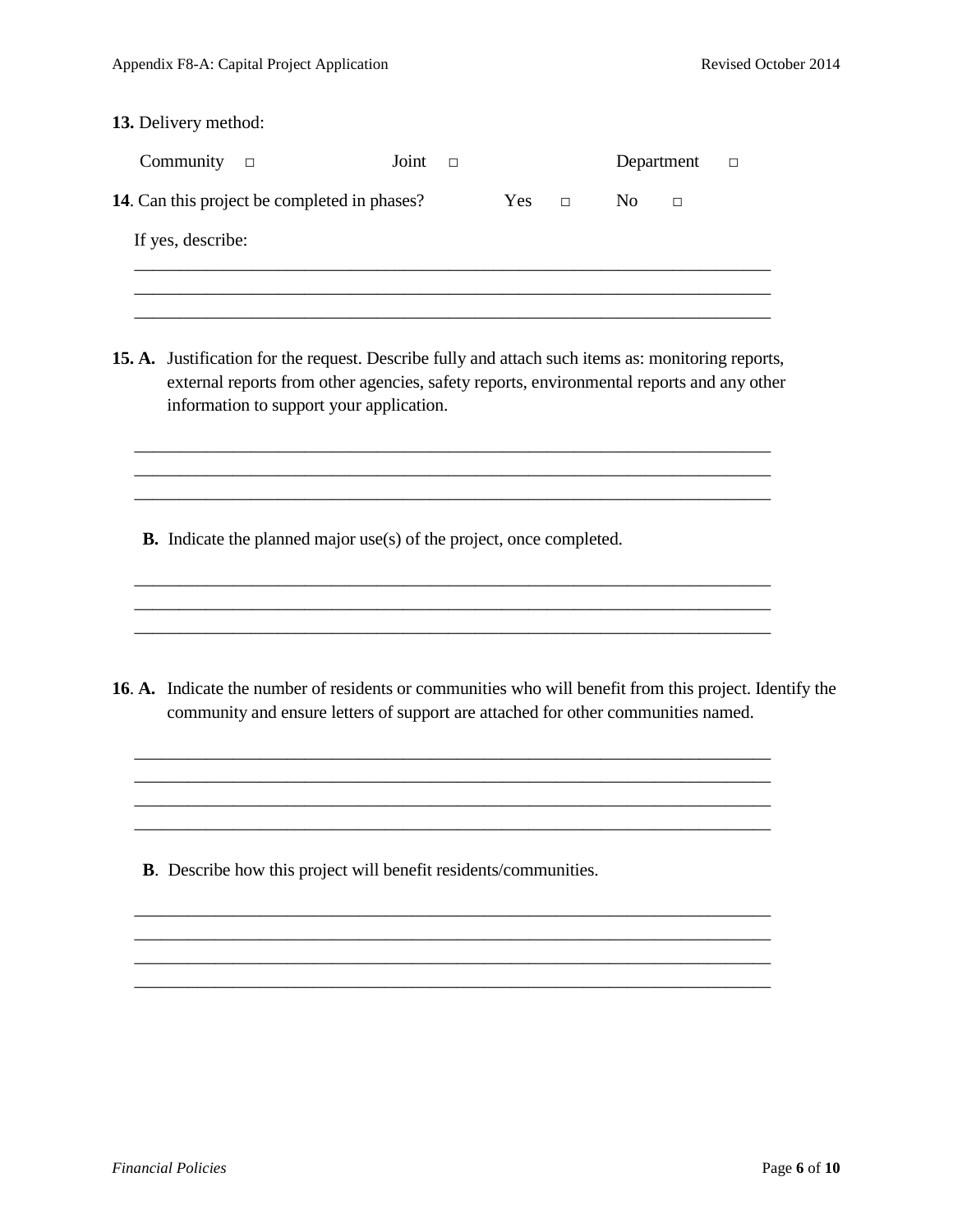**17**. If the project application is not approved for delivery this year, would this service be available otherwise?

Can service be acquired from other communities, private sector or other?

|                                                                                                                       | Yes | $\Box$ | No. | П                                                   |
|-----------------------------------------------------------------------------------------------------------------------|-----|--------|-----|-----------------------------------------------------|
| Explain:                                                                                                              |     |        |     |                                                     |
|                                                                                                                       |     |        |     |                                                     |
|                                                                                                                       |     |        |     |                                                     |
| Community Council of (or name of contact community)                                                                   |     |        |     |                                                     |
| Approved by Resolution #<br>(Resolution not required if contact community)                                            |     |        |     |                                                     |
| Date: 20                                                                                                              |     |        |     |                                                     |
| <u> 1980 - Johann John Stone, markin amerikan bisa di sebagai pertama dan bagi pertama dan bagi pertama dan bagi </u> |     |        |     |                                                     |
| Mayor or contact person                                                                                               |     |        |     | Community Administrative Officer<br>(If applicable) |

Additional Supporting Documentation (list):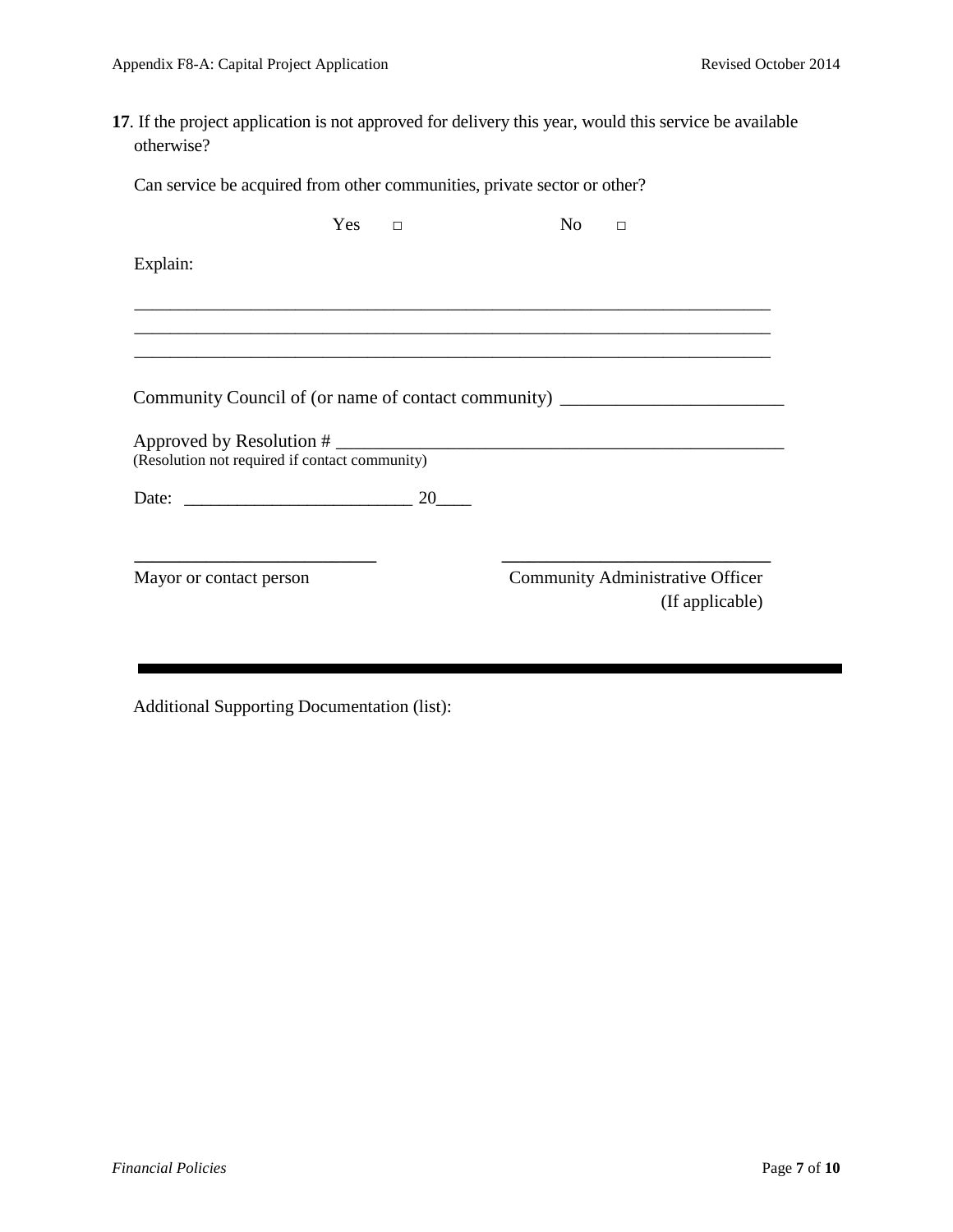## **Additional Information**

Please use this page to justify a vehicle purchase/replacement where a business case is required or indicate the question number you are referring to. If the application is for a new equipment purchase, a business case must be provided:



If additional space is required, copy this blank page.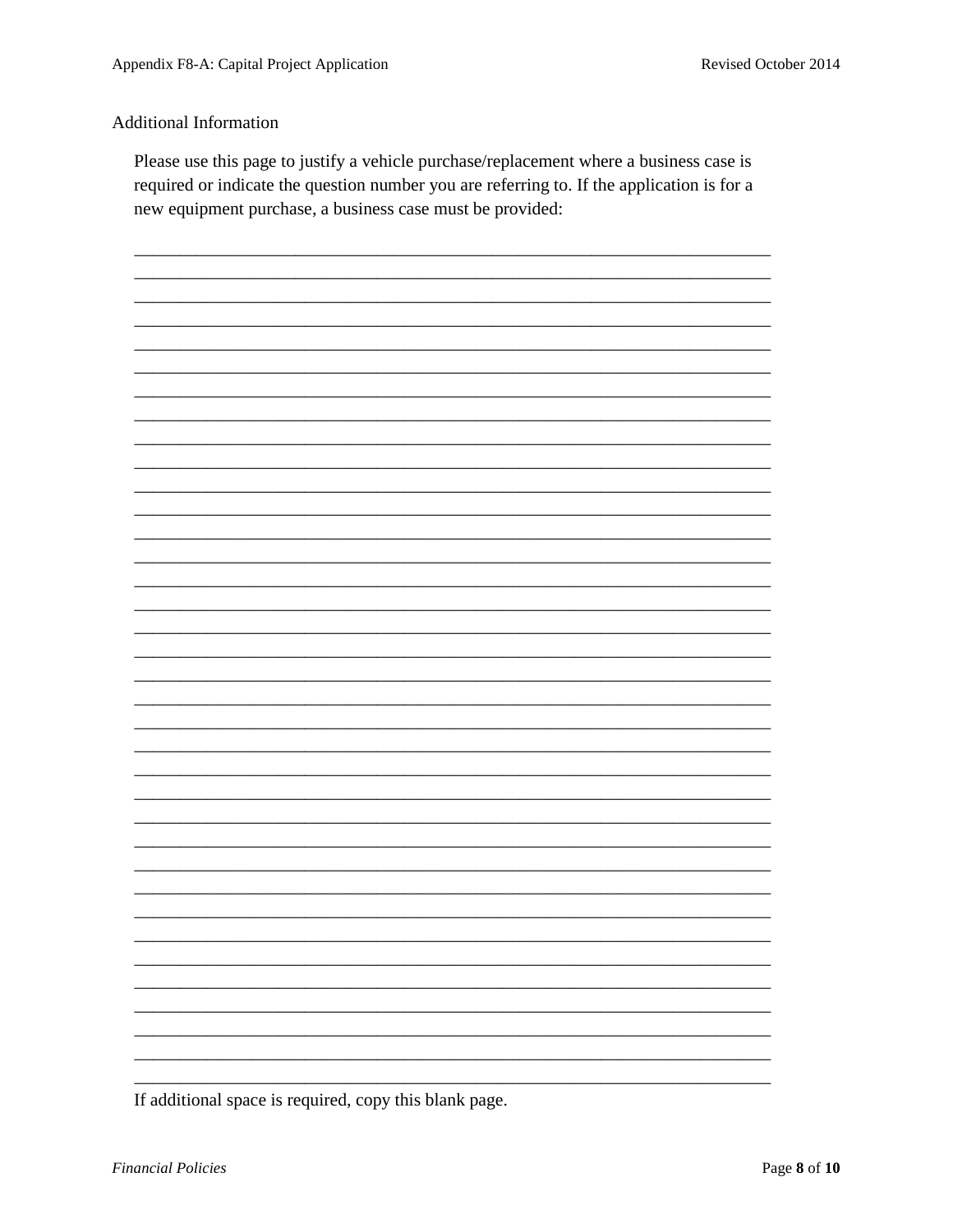## **Additional Information**

Please indicate the question number you are referring to:

If additional space is required, copy this blank page.